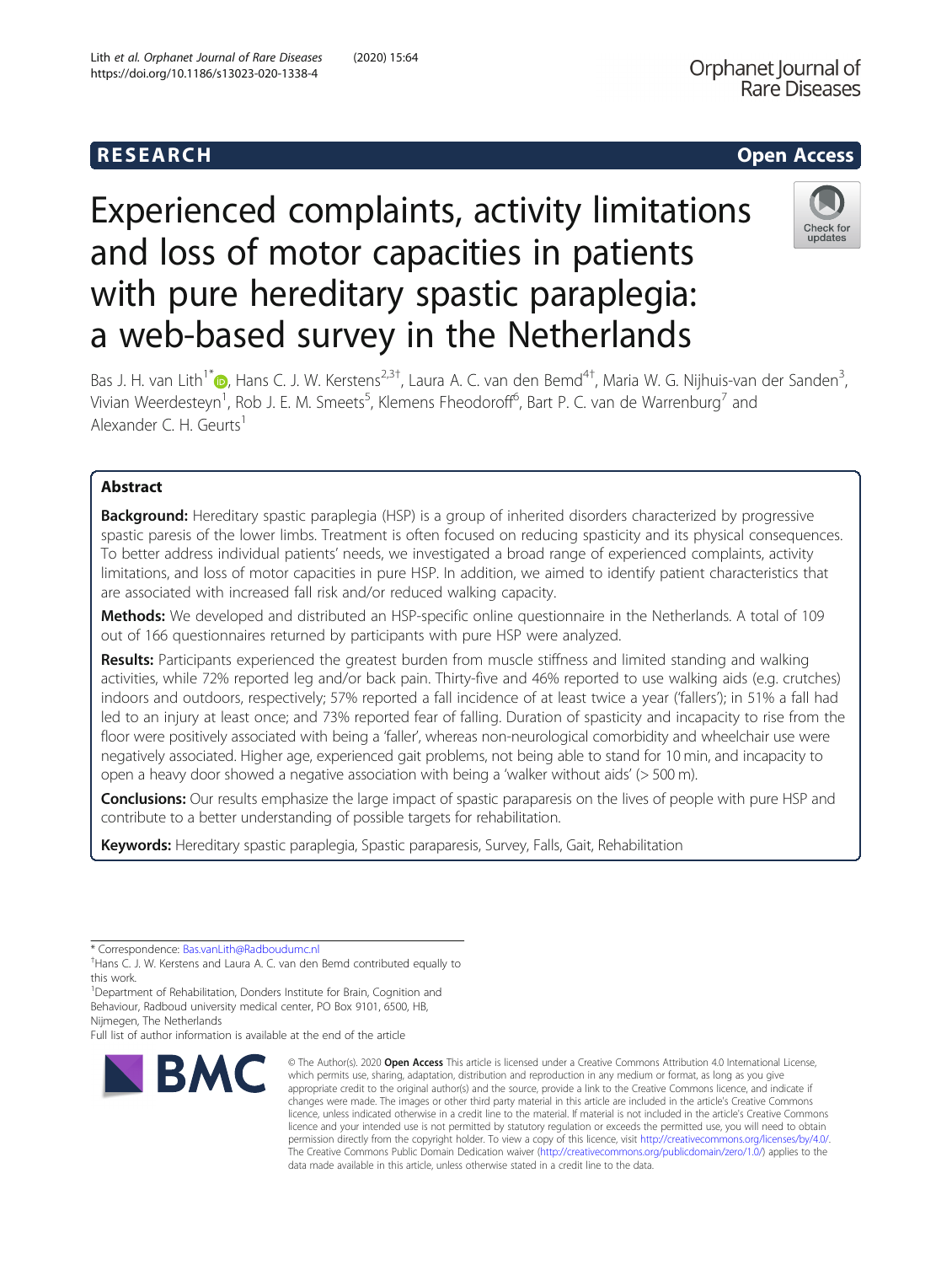#### Background

Hereditary spastic paraplegia (HSP) is a group of inherited disorders, characterized by progressive bilateral lower limb spasticity and, to a lesser extent, muscle weakness [[1](#page-8-0)]. HSP can be classified as 'pure' ('uncomplicated') or 'complicated', depending on the presence of other neurologic abnormalities such as ataxia, seizures, cognitive impairment, and/or involvement of the upper extremities and speech [[2](#page-8-0)–[5](#page-8-0)]. In patients with pure HSP, the main neurological feature is a progressive spastic paraparesis (SP). As HSP cannot be cured, treatment is often focused on reducing or stabilizing spasticity and its physical consequences. However, rehabilitation strategies should focus on a broad range of experienced complaints and limitations to address the needs of patients. Thus, gaining more knowledge of SP-related complaints, activity limitations, and loss of motor capacities as experienced by patients is important for better disease management and tailoring interventions to individual patients' needs.

In various patient groups with lower limb spasticity (e.g. stroke, spinal cord injury and multiple sclerosis), spasticity appears to be a significant contributor to experienced complaints, activity limitations, and loss of motor capacities  $[6–8]$  $[6–8]$  $[6–8]$ . Recently, an international survey in patients living with spasticity was conducted that emphasized the large impact of spasticity on daily life and the need for better collaboration, communication and sharing of information between patients and their healthcare providers to fulfill individual needs [[9\]](#page-8-0). Yet, patients with pure HSP may differ from the population with spastic paraparesis at large, as their condition is inherited and slowly progressive. Existing reports on pure HSP typically indicate the presence of gait and balance impairments and an increased risk of falling as the most prominent functional consequences [\[5](#page-8-0), [10](#page-8-0)–[14](#page-8-0)]. In addition, some studies mentioned the occurrence of pain, fatigue, urinary symptoms, sleeping problems, unpredictable day-to-day fluctuations, activity limitations and participation restrictions. However, these studies included either small patients samples [[15,](#page-8-0) [16](#page-8-0)] or lumped patients with pure and complex HSP [[17](#page-8-0)–[19](#page-8-0)].

Against this background, we developed a diseasespecific online questionnaire to investigate the experienced complaints, activity limitations, and loss of motor capacities as well as the experienced healthcare needs in a large, representative group of patients with pure HSP in the Netherlands. In the current study, we specifically focus on SP-related complaints, activity limitations and loss of motor capacities to better understand the impact of the disease. Besides motor problems, we included autonomic (micturation, defecation, and sexual) dysfunctions, as we expected that the latter might be related to spasticity as well. In addition, as balance and gait impairments are considered key problems in HSP, we aimed to identify specific demographic, clinical and functional characteristics that are associated with increased fall risk and/or reduced walking capacity. Data on the experienced needs will be reported in a separate publication.

#### Methods

#### Recruitment and inclusion of participants

Participants were recruited through the national patient organization for neuromuscular disorders in the Netherlands ("Spierziekten Nederland"; [www.spier](http://www.spierziekten.nl) [ziekten.nl\)](http://www.spierziekten.nl). On our request, they sent all the members of the HSP working group an e-mail with information about the web-based survey. In addition, all patients with pure HSP known at the national expertise center for inherited movement disorders of the Radboud university medical center in Nijmegen were sent a letter with information about the survey. People could participate if they had genetically confirmed HSP, or were very likely to have HSP based on their clinical symptoms and family history. In addition, participants had to be 18 years or older. Persons with HSP and their relatives were requested to contact the primary researcher (BvL) by e-mail if they were willing to participate. After receiving an e-mail, the primary researcher sent a unique link to the web-based questionnaire to each patient who had indicated willingness to participate. This study was approved by the regional medical ethics committee "Commissie Mensgebonden Onderzoek Arnhem-Nijmegen" (number 2016–2922) and conducted according to the declaration of Helsinki.

#### Web-based questionnaire

The structure and content of the web-based survey were designed by a team of expert physicians, researchers, physical therapists, and persons with HSP. Part of the questionnaire was based on a previous international survey of patients living with spasticity [\[9](#page-8-0)], while other questions were based on a qualitative study in patients with pure HSP who were interviewed about the daily life consequences of spastic paraparesis and their related healthcare needs (note: data on healthcare needs are reported elsewhere)  $[16]$  $[16]$ . The structure and formulation of the questions and predefined answering options were improved during an iterative process, until all authors agreed on the final questionnaire. Completion of the questionnaire by participants was estimated to take about 20 min, but there was no set time limit. Participants were able to pause the questionnaire and continue later. To some extent, the amount of questions was variable for each participant, depending on his/her answer to a preceding question. Answering options were based on multiple choice, but some questions included a text entry as one of the options. Overall, the questions in this study were grouped into three response categories: A.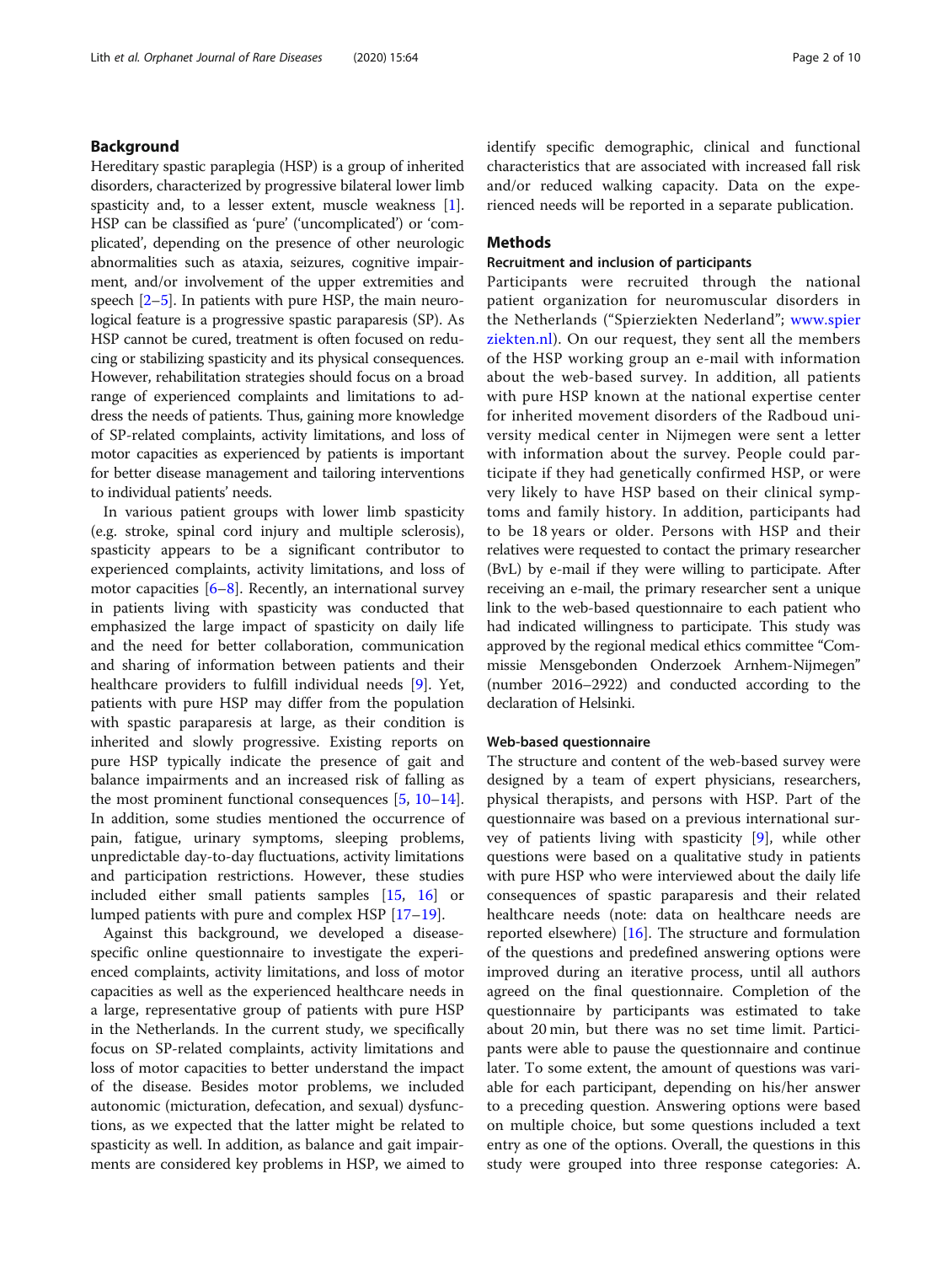'participant characteristics', B. 'complaints and activity limitations', and C. 'loss of motor capacities' (see [Appendix](#page-8-0)). Whereas the questions in category B were focused on the problems participants experienced when performing certain daily life activities, the questions in category C were focused on the self-rated capacity to execute specific activities. To obtain a homogeneous sample of persons with pure HSP, specific questions were included to identify patients with neurological comorbidity and/or a complicated form of HSP.

#### Data analysis

Patients were excluded from further analysis if they indicated that they had a complicated form of HSP (or a genetic defect invariably associated with a complicated form of HSP); experienced upper limb paresis, speech problems, or cognitive problems; or reported any neurological comorbidity that could influence spasticity, motor control, physical fitness, or activity. As we were interested in SP-related complaints, activity limitations, and loss of motor capacities, participants who reported that they did not experience spasticity (or had spasticity for less than 1 year) were also excluded from further analysis.

#### Statistical analysis

Descriptive statistics were used to analyze the primary data obtained from the questionnaires. In addition, univariate logistic regression analyses were performed on two dependent variables: being a 'walker without aids' (i.e., self-report of walking distance without crutch or walker > 500 m), and being a 'faller' (i.e., self-report of at least two falls a year). The threshold of at least two falls a year was chosen to make sure that subjects were not classified as a 'faller' based on a single (perhaps coincidental) fall. To prevent overfitting of the model in case of many correlations between possible determinants and dependent variables, we continued with multivariate logistic forward regression analyses. Thus, possible determinants from each of the three response categories that were associated with a specific dependent variable in the univariate analyses ( $p < 0.10$ ) were entered in a multivariate logistic forward regression analysis ( $p < 0.05$ ) to identify clinically relevant, independent determinants for this dependent variable.

#### Results

#### A. Participant characteristics

A total of 194 respondents requested to participate, of which 166 persons returned a fully completed questionnaire. Subsequently, 57 respondents not meeting the criteria outlined above were excluded ( $n = 16$  established complicated form of HSP;  $n = 12$  upper limb paresis;  $n = 21$  speech problems;  $n = 19$  cognitive problems;  $n = 15$  neurological comorbidities;  $n = 4$  spasticity < 1 year). Finally, 109 respondents were included for further analysis. The participants showed an equal sex distribution (49.5% male and 50.5% female) and had a mean age of 52.8 years (age range 19–84 years). Most participants (83%) indicated a positive family history for pure HSP and 53% reported that HSP was also genetically confirmed. Participants without a positive family history or genetic diagnosis ( $n = 7$ ) were e-mailed by the primary investigator to confirm that the clinical diagnosis of pure HSP was made by a neurologist. All participant characteristics are summarized in Table 1.

|  | Table 1 Demographic and clinical characteristics |  |  |  |  |
|--|--------------------------------------------------|--|--|--|--|
|--|--------------------------------------------------|--|--|--|--|

|                                                    | $N = 109$      |             |  |
|----------------------------------------------------|----------------|-------------|--|
| Patient characteristics                            | n              | mean (SD)   |  |
| Sex (male/female)                                  | 54/55          |             |  |
| Age (years)                                        |                | 52.8 (14.2) |  |
| Duration of spasticity symptoms (years)            |                |             |  |
| 1-5 years                                          | 21             |             |  |
| 6-10 years                                         | 21             |             |  |
| $11 - 15$ years                                    | 16             |             |  |
| $> 15$ years                                       | 51             |             |  |
| Genetic defect                                     | 57             |             |  |
| $SPG-3a$                                           | 4              |             |  |
| $SPG-4$                                            | 36             |             |  |
| $SPG-5a$                                           | $\overline{2}$ |             |  |
| $SPG-7$                                            | 3              |             |  |
| $SPG-8$                                            | 3              |             |  |
| $SPG-10$                                           | $\overline{2}$ |             |  |
| $SPG-17$                                           | 1              |             |  |
| $SPG-31$                                           | 5              |             |  |
| <b>SPG-72</b>                                      | 1              |             |  |
| Positive family history                            |                |             |  |
| First degree relatives                             | 83             |             |  |
| Other family members                               | 47             |             |  |
| First degree relatives and/or other family members | 90             |             |  |
| Unknown                                            | 8              |             |  |
| No                                                 | 11             |             |  |
| Non-neurological comorbidities                     |                |             |  |
| Asthma/COPD                                        | 6              |             |  |
| Diabetes                                           | 1              |             |  |
| Hypertension                                       | 9              |             |  |
| Joint disorders*                                   | 13             |             |  |
| Cardiac problems                                   | 4              |             |  |
| Other non-neurological comorbidities               | 7              |             |  |

\*Rheumatism and osteoarthritis were given as examples to participants. Patients were instructed that this category did not include non-specific back complaints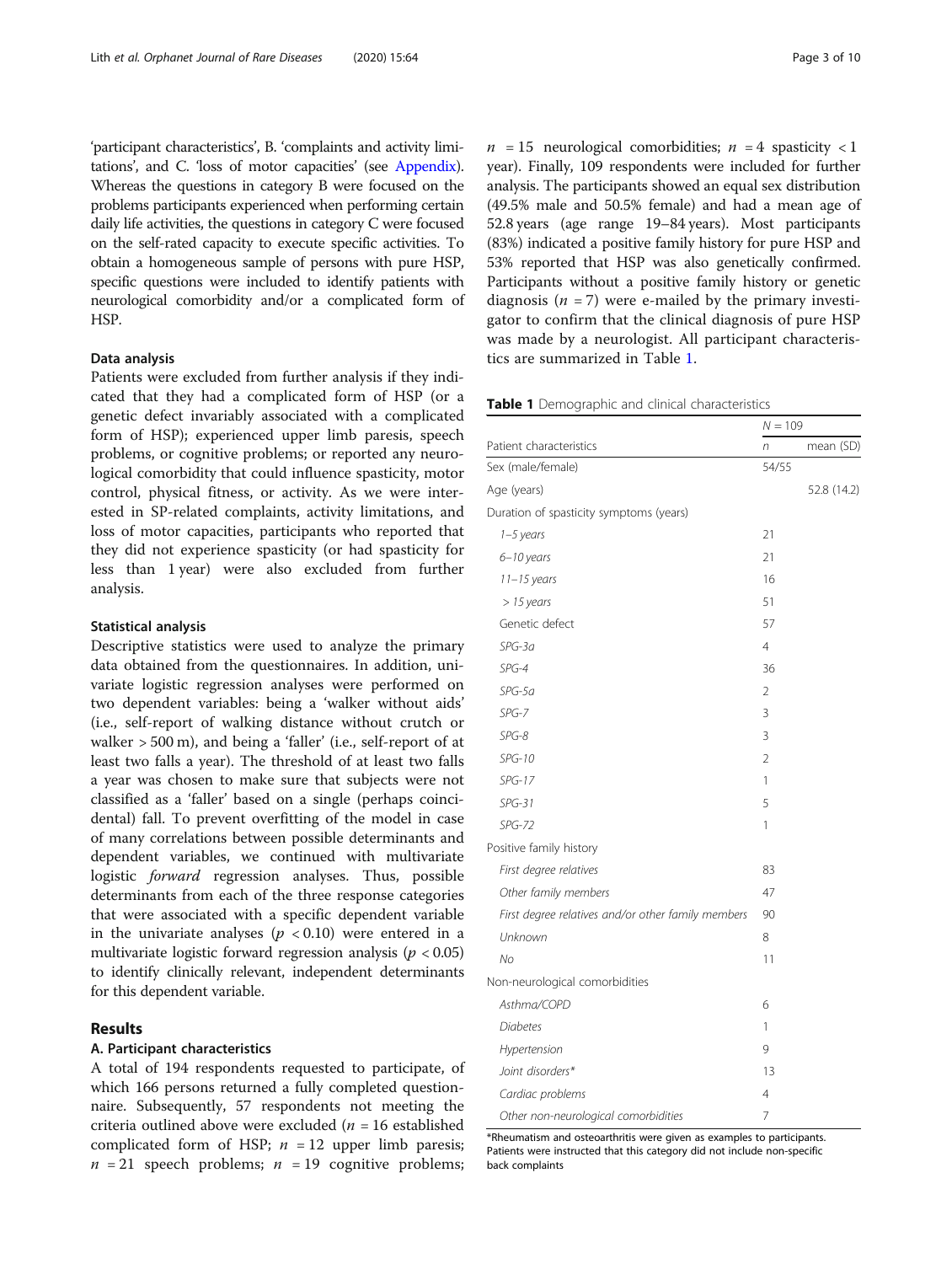

#### B. Complaints and activity limitations

Experienced complaints and activity limitations were scored on a numeric scale (range 0–10; 0: no burden/hindrance, 10: extreme burden/hindrance). Overall, the participants experienced the greatest burden or hindrance from their muscle stiffness and from problematic standing and walking activities (Fig. 1). They also reported to experience a substantial burden from both physical and mental fatigue. Sleeping problems, self-care problems, and emotional problems were relatively mild.

Seventy-two percent of the participants reported pain. Fifty-five participants (50%) reported back pain, predominantly in the lower back, and 59 participants (54%) reported leg pain. The majority described leg pain as nerve pain (i.e., burning or tingling pain;  $n = 25$ ), cramps  $(n = 32)$ , or restless legs (i.e., strong urge to keep the legs moving;  $n = 33$ ).

#### Autonomic dysfunctions

Forty-nine (50%) and 21 (19%) of the participants reported micturation and defecation problems, respectively. These problems were related to extreme urge  $(n =$ 22 and  $n = 11$ , respectively), impaired sphincter control  $(n = 45$  and  $n = 14$ , respectively), or slowness of gait  $(n = 30 \text{ and } n = 11,$  respectively). Forty-three of the participants (39%) reported sexual problems, whereas 46 (42%) experienced no sexual problems and 20 (18%) did not know. The most frequently reported reasons for sexual problems were related to spasticity ( $n = 26$ ) and pain ( $n = 14$ ). Some men reported ejaculation problems  $(n = 4)$  or erectile dysfunction  $(n = 8)$ , whereas some women experienced vaginal dryness  $(n = 5)$ . Eleven participants reported other sexual problems, among which difficulties with having an orgasm  $(n = 6)$ .

#### C. Loss of motor capacities

Table 2 provides an overview of the devices applied for supporting functional mobility. The devices were categorized into orthoses (including orthopedic footwear), walking aids, and wheelchairs. The most often used devices were walking aids, such as canes or crutches: 35% reported to use walking aids indoors, whereas 46% used walking aids outdoors. Outdoors, an (electric) wheelchair was often applied as an alternative for walking.

Without a walking aid, the majority of the participants was either unable to walk (28%) or walk up to 100 m (28%), or was able to walk more than 1000 m (32%). Only 12% reported to be able to walk between 100 and 1000 m without a walking aid. With the use of walking aids, there was a more equal distribution of walking capacity due to a general shift from very short to longer distances (Fig. [2](#page-4-0)). Indeed, a total of 45 participants (41%) was able to walk further with than without the use of a

|  |  | <b>Table 2</b> Use of mobility-supporting devices ( $N = 109$ ) |  |
|--|--|-----------------------------------------------------------------|--|
|--|--|-----------------------------------------------------------------|--|

|                     | n (%)    |          |  |
|---------------------|----------|----------|--|
| Type of device      | Indoors  | Outdoors |  |
| Orthoses            | 32 (29%) | 44 (40%) |  |
| Ankle-foot orthosis | 13 (12%) | 19 (17%) |  |
| Orthopedic footwear | 28 (26%) | 34 (31%) |  |
| Walking aids        | 38 (35%) | 50 (46%) |  |
| Walker              | 26 (24%) | 30 (28%) |  |
| Cane/Crutch         | 28 (26%) | 41 (38%) |  |
| Wheelchairs         | 23 (21%) | 50 (46%) |  |
| Wheelchair          | 22 (20%) | 43 (39%) |  |
| Flectric wheelchair | 7(6%)    | 29 (27%) |  |
| Other               | 11 (10%) | 10 (9%)  |  |
| None                | 44 (40%) | 23 (21%) |  |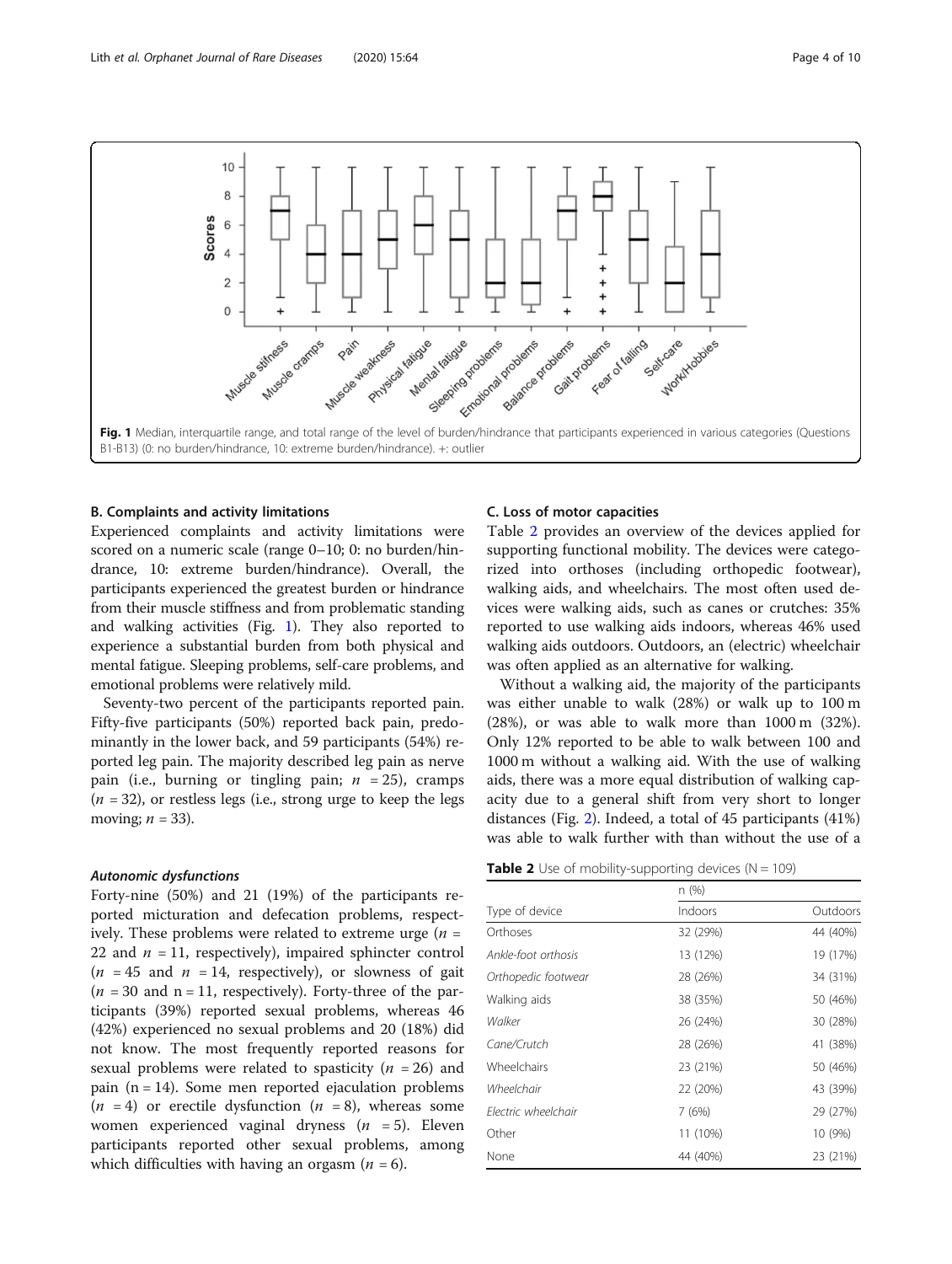

<span id="page-4-0"></span>

walking aid. Many participants described their gait pattern as characterized by drop foot (75%), scissoring (30%), and/or crouch gait (13%).

As shown in Fig. 3, relatively few participants were not able to sit for 30 min or to open a (heavy) door. In contrast, stair walking, picking something up from the floor, squatting and rising, rising from the floor, and walking with a heavy bag was difficult or even impossible for the majority of the participants.

#### Falls

Since the onset of spasticity symptoms, 93 of the participants (85%) had fallen at least once, which had occurred within 5 years of symptom onset in 63 of 93 subjects (68%). Most participants (67%) reported a fall incidence of at least once a year; 57% reported to fall at least twice a year ('faller') (Fig. [4](#page-5-0)). In 56 participants (51%) a fall had led to an injury at least once, such as a skin injury  $(n = 34)$ , bruise  $(n = 33)$ , and/or bone fracture  $(n = 13)$ . Only 29 of the participants (27%) reported not to be afraid of falling, whereas 66 (60%) were moderately afraid and 14 (13%) were very afraid to fall.

#### Regression analyses

Univariate logistic regression analyses ( $n = 109$ ) revealed nine determinants that were associated with being a 'faller'. These determinants were entered into a multivariate forward regression analysis (Table [3](#page-5-0), upper part). In the final model, duration of spasticity symptoms and the incapacity to rise from the floor were positively associated with being a faller, whereas non-neurological comorbidities and the use of a wheelchair were negatively associated. The overall explained variance was 45%.

The 27 participants who were not able to stand for 10 min or who were not able to open a heavy door, were never able to walk more than 500 m without walking aids. These participants could not be included in the (multivariate) logistic regression, because of the 1:1 associations. Univariate logistic regression analyses of the remaining participants ( $n = 82$ ) yielded 29 determinants that were associated with being a 'walker without aids'. These determinants were entered into a multivariate forward logistic regression analysis (Table [3,](#page-5-0) lower part). In the final model, difficulties with standing for 10 min and with opening a heavy door showed a strong negative association with being

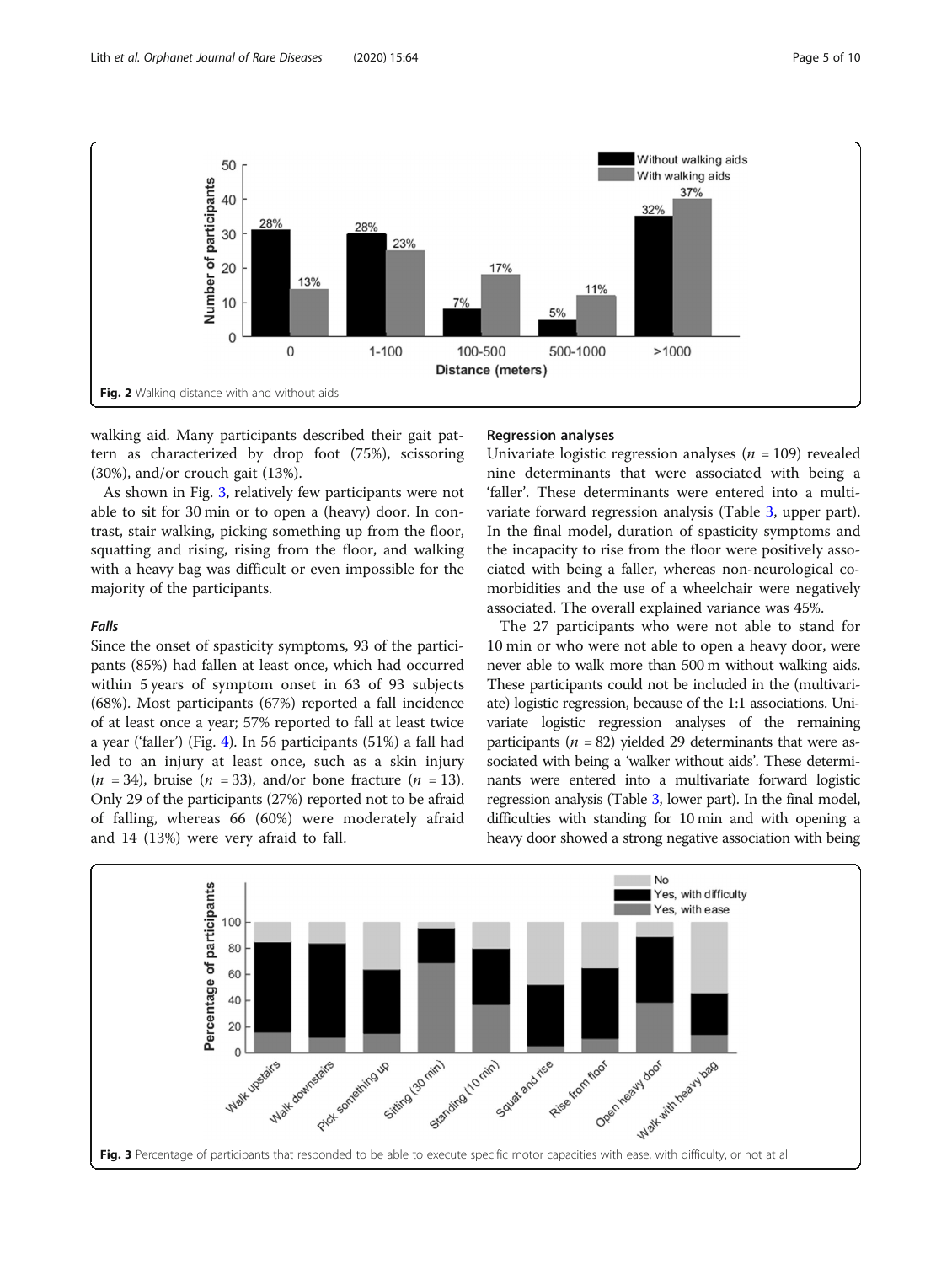<span id="page-5-0"></span>

a 'walker without aids', whereas age and experienced gait problems showed a small to moderate negative association, respectively. The overall explained variance was 58%.

#### Discussion

Given the estimated prevalence of 800 persons with pure HSP in the Netherlands [\[20](#page-8-0)], this web-based survey probably

| Table 3 Multivariate forward logistic regression analyses |  |  |  |
|-----------------------------------------------------------|--|--|--|
|-----------------------------------------------------------|--|--|--|

included a fairly representative sample of 109 persons who showed an equal sex distribution, a wide age range, a large variation in duration of spasticity symptoms, and an expected (skewed) distribution of underlying genetic defects. This study sample reported many subjective complaints and activity limitations, of which muscle stiffness and problems with performing standing and walking activities were most severe (medians ≥7 on a numeric rating scale 0–10).

| Dependent variable: 'faller' (self-report of at least two falls a year) ( $n = 109$ )                                 |                           |     |                        |            |
|-----------------------------------------------------------------------------------------------------------------------|---------------------------|-----|------------------------|------------|
| Cofactor                                                                                                              | Level of cofactor         | n   | OR (95% CI)            | $p$ -value |
| Duration of spasticity symptoms                                                                                       | Reference: 1-5 years      | 21  |                        |            |
|                                                                                                                       | $5-10$ years              | 21  | 39.070 (5.405-282.410) | < 0.001    |
|                                                                                                                       | $10-15$ years             | 16  | 7.789 (1.419-42.757)   | 0.018      |
|                                                                                                                       | $> 15$ years              | 51  | 18.025 (3.813-85.220)  | < 0.001    |
| Comorbidity                                                                                                           | Reference: No             | 101 |                        |            |
|                                                                                                                       | Yes                       | 8   | $0.162$ (0.052-0.509)  | 0.002      |
| Walking aids indoors                                                                                                  | Reference: No wheelchair  | 87  |                        |            |
|                                                                                                                       | Wheelchair                | 22  | $0.130(0.029 - 0.577)$ | 0.007      |
| Rise from floor                                                                                                       | Reference: Yes, with ease | 12  |                        |            |
|                                                                                                                       | Yes, with difficulty      | 59  | 17.897 2.759-116.108)  | 0.002      |
|                                                                                                                       | <b>No</b>                 | 38  | 17.934 (2.333-137.878) | 0.006      |
| Overall explained variance $R^2 = 0.450$                                                                              |                           |     |                        |            |
| Dependent variable: 'walker without aids' (self-report of walking distance without crutch or walker > 500 m) (n = 82) |                           |     |                        |            |
| Cofactor                                                                                                              | Level of cofactor         | n   | OR (95% CI)            | $p$ -value |
| Age                                                                                                                   | $19 - 84$                 | 82  | $0.944(0.899 - 0.994)$ | 0.030      |
| Gait problems                                                                                                         | $0 - 10$                  | 82  | $0.604(0.400 - 0.911)$ | 0.016      |
| Standing (10 min)                                                                                                     | Reference: Yes, with ease | 40  |                        |            |
|                                                                                                                       | Yes, with difficulty      | 42  | $0.286$ (0.085-0.970)  | 0.045      |
| Open heavy door                                                                                                       | Reference: Yes, with ease | 41  |                        |            |
|                                                                                                                       | Yes, with difficulty      | 41  | $0.165(0.049 - 0.564)$ | 0.004      |
| Overall explained variance $R^2 = 0.583$                                                                              |                           |     |                        |            |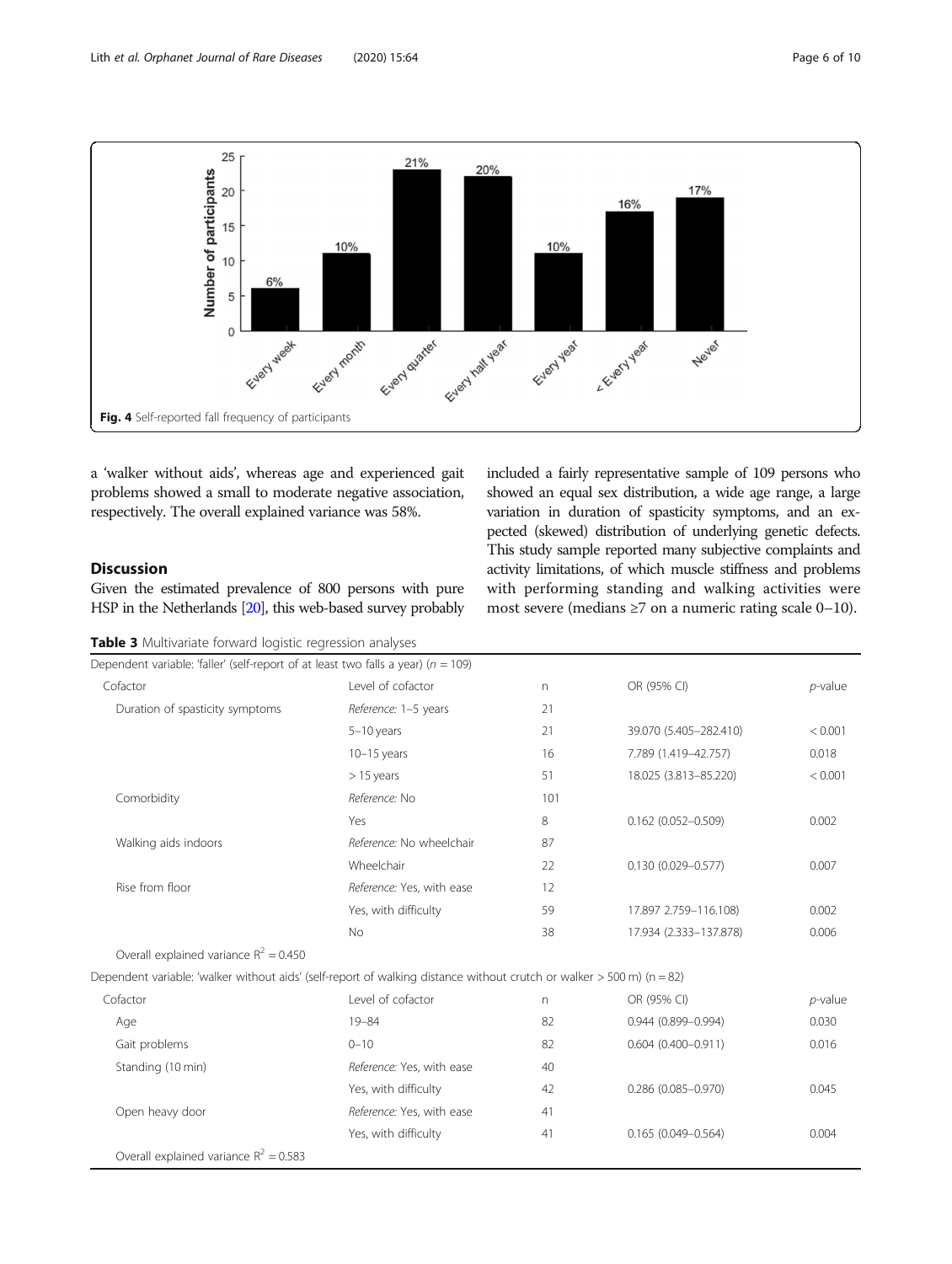#### Balance, gait and falls

Several studies have reported problems with performing standing and walking activities and an increased fall risk in patients with HSP  $[4, 11-14]$  $[4, 11-14]$  $[4, 11-14]$  $[4, 11-14]$  $[4, 11-14]$  $[4, 11-14]$  $[4, 11-14]$ , but the published data on severity or prevalence of these problems are still very limited. Only one survey reported that 47% of the participants with HSP had fallen at least once over the past three months [[18](#page-8-0)], yet this estimate also included patients with complicated forms of HSP. In the current survey, both the reported severity of the balance and gait problems, fear of falling, and the high prevalence of falls and fall-related injuries indicate that safe and efficient postural and ambulatory control is a major problem in people with pure HSP. The observed proportion of 67% of people who reported at least one fall per year seems to be comparable to other patients with spastic paraparesis caused by, for instance, multiple sclerosis, tropical spastic paraparesis or spinal cord injury of whom 50–75% report at least one fall per year [\[21](#page-8-0)–[30\]](#page-9-0).

Unfortunately, the present data do not allow us to make inferences on the effect of walking aids on falls, but many participants reported the use of different types of walking aids to increase their walking distance. Without a walking aid, 63% indicated that they could not walk at least 500 m, while 28% were not able to walk at all. Besides walking aids, several participants used some type of ankle-foot orthosis or orthopedic footwear to improve their walking capacity, probably to prevent foot drag during the swing phase and/or optimize ankle stability during the stance phase. Based on the results of this study, it is not possible to conclude which walking aid and/or orthosis is generally most effective. Our experience has learned that a thorough individual clinical assessment, sometimes supported by an instrumented gait analysis, is the best way to provide an individually tailored advice for the use of medical devices. This advice should take into account both the gait pattern (e.g., foot drag, crouch, scissoring) and the execution of other daily life activities than upright standing and walking, such as stair climbing, squatting, cycling, driving a car etc. [\[13](#page-8-0)]. Several interventional studies have provided indications of improved gait capacity by robotic training [[31\]](#page-9-0), botulinum toxin injections in spastic calf muscles or hip adductors  $[32-35]$  $[32-35]$  $[32-35]$ , and intrathecal baclofen  $[36]$  $[36]$ . However, these studies mainly focused on gait speed and/or gait pattern as outcomes, and not on walking distance, performance of daily life activities, or falls. Studies on surgical interventions in HSP have not been conducted yet. Overall, it is fair to conclude that there is an urgent need for future studies in people with HSP that investigate the underlying mechanisms of their balance and gait problems and increased fall risk in order to develop novel and convenient intervention strategies to preserve life-long ambulatory capacity and gait-related activities, and prevent falls. Remarkably, even sitting for 30 min appeared to be a problem for 30% of the participants, perhaps due to back pain or severe stiffness. Further research on sitting problems is necessary, particularly regarding wheelchair mobility.

#### Muscular and non-motor symptoms

Unsurprisingly, muscle stiffness, muscle cramps and weakness appeared to be significant problems in our participants. Usually stiffness and cramps are treated with muscle relaxant medication, but apparently these symptoms are still very troublesome for many patients. Our results further showed that pain, fatigue, and autonomic problems are major (non-motor) symptoms in patients with pure HSP. Only few previous studies have mentioned pain as an important problem in this population [\[15](#page-8-0), [16](#page-8-0), [18](#page-8-0), [37](#page-9-0)], even though pain in the legs and/or back was reported by 72% of our participants. This number was similar to the reported frequency in previous studies [\[15,](#page-8-0) [18\]](#page-8-0). The nature of leg pain was most often described as nerve pain, cramping pain or restless legs. Back pain was most prevalent in the lower back. In our clinical experience, low back pain often has a continuous character, possibly related to postural deviation (i.e., anterior pelvic tilt with lumbar hyperlordosis). On average, the severity of pain yielded a median score of 4 on a numeric rating scale  $(0-10)$ , but from a recent qualitative study, using semi-structured interviews in 14 patients with pure HSP, we learned that, in individual patients, pain may be severe enough to seriously affect their quality of life [\[16\]](#page-8-0). Besides pain, many participants experienced fatigue, both physically and mentally, with median severity scores of 6 and 5, respectively. From our recent qualitative study it became clear that spasticity and muscle stiffness impact on physical fitness, while the high levels of attention needed to cope with balance and gait problems seem to cause mental fatigue  $[16]$  $[16]$ . Generally, fatigue and pain are serious problems in many types of chronic neurological disorders such as spinal cord injury, stroke, Parkinson's disease, multiple sclerosis, and neuromuscular disease, which require specific clinical attention and treatment [[30,](#page-9-0) [38](#page-9-0)–[42](#page-9-0)]. Our results indicate that people with HSP form no exception to this rule, and probably remain undertreated in these respects. The present results confirm previously described micturation and defecation problems in people with pure HSP [[43,](#page-9-0) [44](#page-9-0)]. As underlying causes for these problems our data indicate, on the one hand, extreme urge and problematic sphincter control [[19](#page-8-0)] and, on the other hand, problems to reach the toilet in time. The latter problems may well be primarily related to the gait disorder due to the spastic paraparesis. Whereas urological consultation is needed in the case of bladder and sphincter abnormalities, adequate treatment of spasticity and gait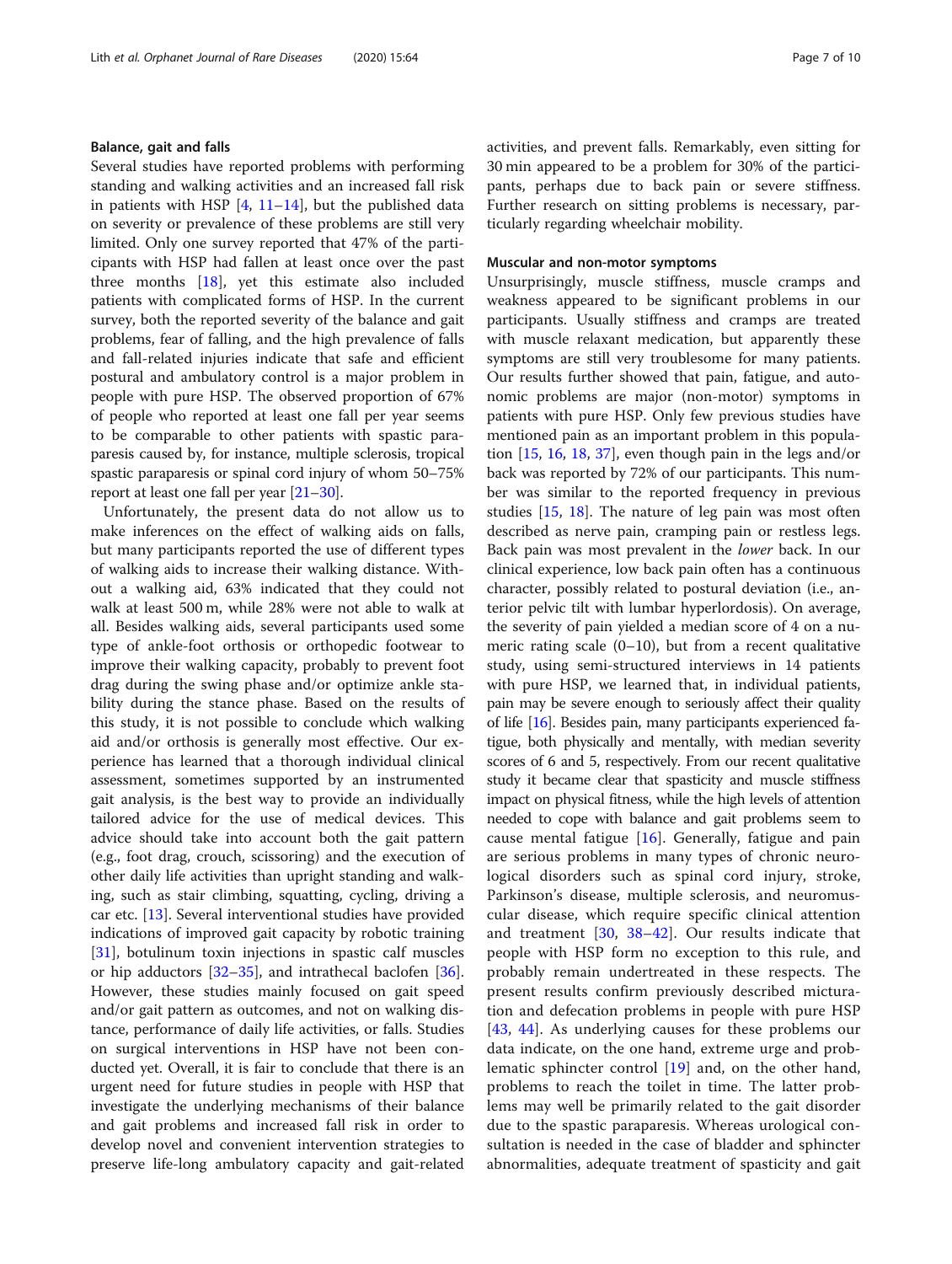problems may be additionally helpful to reduce micturation and defecation problems. Sexual problems were also frequently mentioned by our participants. This result confirms a previous study reporting sexual complaints in 7 out of 11 patients with pure HSP, indicating pain and spasticity as most important underlying causes [\[44](#page-9-0)]. Hence, also for sexual problems, a combination of urological / gynecological consultation and adequate spasticity management seems to be crucial.

#### Predicting unsupported walking capacity and falling

The duration of spasticity symptoms appeared to be a strong predictor of being a faller. However, unexpectedly, people with an intermediate duration of spasticity symptoms (6–10 years) showed the highest risk, much higher than those with a shorter duration (1–5 years), and also higher than those with a duration of more than 15 years. A possible explanation for this finding may be that in this stage of the disease (6–10 years) people are becoming increasingly affected by spastic paraparesis, while they are still trying to remain as active as possible in terms of standing and walking activities. This discrepancy might bring about an increased fall risk. In the next phase (11–15 years symptom duration), there seems to be a marked drop in fall risk, which might be related to a gradual adjustment of the activity pattern, increased carefulness, and perhaps the use of walking aids. Symptom duration longer than 15 years seems to increase fall risk again, perhaps due to the severity of the balance problems, affecting basic activities such as rising to stance, sitting down, and making transfers. Unfortunately, our data do not allow more detailed interpretation of the observed risk pattern, which warrants further investigation. Difficulty or inability to rise from the floor was another important risk factor of being a faller, which is an intuitive finding, as rising from the floor requires both sufficient lower extremity strength and basic balance capacity. Testing the individual capacity to independently rise from the floor may, therefore, be an interesting clinical test to assess increased fall risk. The use of a wheelchair and the presence of nonneurological comorbidities appeared to be strong 'protectors' against being a faller. The remarkable result of non-neurological comorbidities being negatively associated with falling may be related to a lower level of standing and walking activities in these people, which may lead to a reduced fall risk. However, further research should shed more light on these findings.

With regard to walking, higher age was associated with a lower chance of being able to walk without aids for at least 500 m, which probably results from a combination of normal ageing and disease progression. The observed odds ratio of 0.944 implies that, with every year, the chance of being a walker without walking aids decreases

by a factor 0.944. Over 30 years, the chance of being a walker without aids would thus decrease to a mere  $17.8\%$  (0.944 $^{30}$ ). Experienced problems with gait-related activities also appeared to be a strong predictor of the inability to walk without aids. Lastly, the inability (or difficulty) to stand for 10 min and/or open a heavy door were also very strong predictors. This points towards the notion that standing balance capacity is an important prerequisite for independent walking. Asking patients in clinical practice whether they can easily stand for 10 min and/or open a heavy door may, thus, provide a good indication of their independent walking capacity. Again, further research should provide more insight in these relationships.

#### Strengths and limitations

A limitation inherent in using questionnaires is the subjective nature of the results and the lack of physical examination data, which is why we emphasized that our data reflect the experienced complaints, activity limitations, and loss of motor capacities in people with HSP. Still, experiences may reveal problems that remain unnoticed when focusing on objective assessments. In addition, the design process of the questionnaire was not unbiased, as it was based on professionals' preconception of what important aspects of HSP might be. Yet, although participants often had the option to provide additional information next to the predefined multiple choice options, they used this option only sparsely.

Another limitation is that only the subjects without a positive family history or genetic diagnosis were checked for a formal diagnosis of pure HSP made by a neurologist. By including and excluding subjects based on specific questions, we tried to obtain a homogeneous sample with pure HSP, but it is possible that some people were incorrectly enrolled or excluded. Our study sample was limited in absolute numbers, which precluded subgroup analyses based on for instance genetic defect, or duration of spasticity symptoms. Nevertheless, our study is the largest survey in people with pure HSP until now. In addition, our participants showed an equal sex distribution, wide age range, and a large variation in SP-related symptoms, which supports their representativeness of the Dutch population with pure HSP, of which we probably included about 15% [\[20\]](#page-8-0). Since we excluded patients with complicated forms of HSP, our results cannot be generalized to the entire population with HSP.

#### Conclusion

The results of this web-based survey indicate that people with pure HSP experience many physical complaints, activity limitations, and loss of motor capacities. Of these, muscle stiffness, limited standing and walking activities, and increased fall risk are most prominent, but also pain,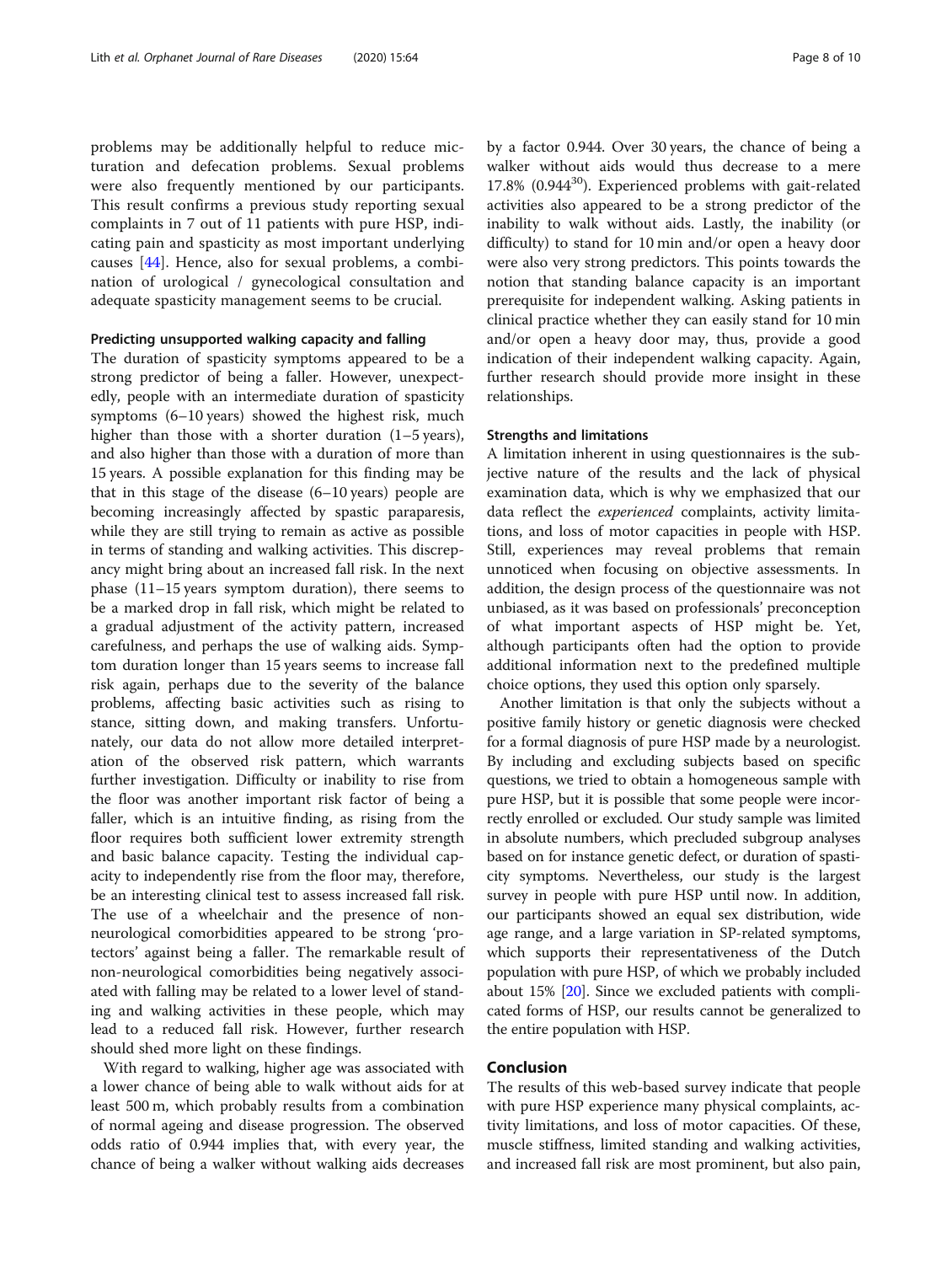<span id="page-8-0"></span>fatigue, autonomic dysfunctions, fear of falling, and problems with performing working and hobby activities are relevant symptoms and/or areas of disability with an inherent loss of quality of life. Future research, using objective next to subjective measures, is needed to better understand the full functional impact of HSP on the daily lives of patients, to study underlying mechanisms of disabling symptoms, and to find new roads to interventions that are able to preserve balance and ambulatory capacity as well as limit the burden of the non-motor symptoms.

#### Supplementary information

Supplementary information accompanies this paper at [https://doi.org/10.](https://doi.org/10.1186/s13023-020-1338-4) [1186/s13023-020-1338-4.](https://doi.org/10.1186/s13023-020-1338-4)

Additional file 1. Appendix 1. Overview of variables and answers.

#### Abbreviations

HSP: Hereditary spastic paraplegia; SP: Spastic paraparesis

#### Acknowledgements

We would like to thank Hermien Remmelink for her input to the questionnaire.

#### Authors' contributions

BvL: Conception and design of the work, acquisition, analysis and draft of the work; HK: conception, design and revision the work; LvdB: Conception, design and revision of the work; MNvdS: Conception, design and revision of the work and interpretation of the data; VW: Conception, design and revision of the work and interpretation of the data; RS: Conception, design and revision of the work and interpretation of the data; KF: Conception, design and revision of the work; BvdW: Conception, design and revision of the work and interpretation of the data; AG: Conception, design and revision of the work, analysis and interpretation of the data. All authors read and approved the final manuscript.

#### Funding

This investigation was supported by an unrestricted grant from Merz Pharmaceuticals.

#### Availability of data and materials

The dataset supporting the conclusions of this article is included within the article and its additional files.

#### Ethics approval and consent to participate

This study was approved by the regional medical ethics committee "Commissie Mensgebonden Onderzoek Arnhem-Nijmegen" (number 2016– 2922) and conducted according to the declaration of Helsinki. All participants were adults who consented to participate with written informed consent.

#### Consent for publication

Not applicable.

#### Competing interests

The authors declare that they have no competing interests.

#### Author details

<sup>1</sup>Department of Rehabilitation, Donders Institute for Brain, Cognition and Behaviour, Radboud university medical center, PO Box 9101, 6500, HB, Nijmegen, The Netherlands. <sup>2</sup>HAN University of Applied Sciences, PO Box 6960, 6503, GL, Nijmegen, The Netherlands. <sup>3</sup>Radboud Institute for Health Sciences, Scientific Institute for Quality of Healthcare, Radboud university medical center, PO Box 9101, 6500, HB, Nijmegen, The Netherlands. 4 Department of Rehabilitation, Sint Maartenskliniek, PO Box 9011, 6500, GM, Nijmegen, The Netherlands. <sup>5</sup>Department of Rehabilitation Medicine, Maastricht University, Research School CAPHRI, PO Box 616, 6200, MD,

Maastricht, the Netherlands. <sup>6</sup>Gailtal-Klinik, Radnigerstrasse 12, 9620 Hermagor, Austria. <sup>7</sup> Department of Neurology, Donders Institute for Brain, Cognition and Behaviour, Radboud university medical center, PO Box 9101, 6500, HB, Nijmegen, The Netherlands.

#### Received: 4 July 2019 Accepted: 25 February 2020 Published online: 04 March 2020

#### References

- 1. Harding AE. Hereditary spastic paraplegias. Semin Neurol. 1993;13(4):333–6.
- 2. Salinas S, Proukakis C, Crosby A, Warner TT. Hereditary spastic paraplegia: clinical features and pathogenetic mechanisms. Lancet Neurol. 2008;7(12): 1127–38.
- 3. Harding AE. Classification of the hereditary ataxias and paraplegias. Lancet. 1983;1(8334):1151–5.
- 4. Fink JK. In: Pagon RA, Adam MP, Ardinger HH, Wallace SE, Amemiya A, LJH B, et al., editors. Hereditary Spastic Paraplegia Overview. Seattle (WA): GeneReviews(R); 1993.
- 5. Fink JK. The hereditary spastic paraplegias: nine genes and counting. Arch Neurol. 2003;60(8):1045–9.
- 6. Martin A, Abogunrin S, Kurth H, Dinet J. Epidemiological, humanistic, and economic burden of illness of lower limb spasticity in adults: a systematic review. Neuropsychiatr Dis Treat. 2014;10:111–22.
- 7. Welmer AK, von Arbin M, Widen Holmqvist L, Sommerfeld DK. Spasticity and its association with functioning and health-related quality of life 18 months after stroke. Cerebrovasc Dis. 2006;21(4):247–53.
- 8. Jorgensen S, Iwarsson S, Lexell J. Secondary health conditions, activity limitations, and life satisfaction in older adults with long-term spinal cord injury. PM R. 2017;9(4):356–66.
- Barnes M, Kocer S, Murie Fernandez M, Balcaitiene J, Fheodoroff K. An international survey of patients living with spasticity. Disabil Rehabil. 2017; 39(14):1428–34.
- 10. Fink JK. Advances in the hereditary spastic paraplegias. Exp Neurol. 2003; 184(Suppl 1):S106–10.
- 11. de Niet M, Weerdesteyn V, de Bot ST, van de Warrenburg BP, Geurts AC. Does calf muscle spasticity contribute to postural imbalance? A study in persons with pure hereditary spastic paraparesis. Gait Posture. 2013;38(2): 304–9.
- 12. de Niet M, de Bot ST, van de Warrenburg BP, Weerdesteyn V, Geurts AC. Functional effects of botulinum toxin type-a treatment and subsequent stretching of spastic calf muscles: a study in patients with hereditary spastic paraplegia. J Rehabil Med. 2015;47(2):147–53.
- 13. Nonnekes J, van Lith B, van de Warrenburg BP, Weerdesteyn V, Geurts ACH. Pathophysiology, diagnostic work-up and management of balance impairments and falls in patients with hereditary spastic paraplegia. J Rehabil Med. 2017;49(5):369–77.
- 14. Nonnekes J, de Niet M, Oude Nijhuis LB, de Bot ST, van de Warrenburg BP, Bloem BR, et al. Mechanisms of postural instability in hereditary spastic paraplegia. J Neurol. 2013;260(9):2387–95.
- 15. Servelhere KR, Faber I, Saute JA, Moscovich M, D'Abreu A, Jardim LB, et al. Non-motor symptoms in patients with hereditary spastic paraplegia caused by SPG4 mutations. Eur J Neurol. 2016;23(2):408–11.
- 16. Kerstens H, Satink T, Nijkrake MJ, De Swart BJM, Van Lith BJH, Geurts ACH, et al. Stumbling, struggling, and shame due to spasticity: a qualitative study of adult persons with hereditary spastic paraplegia. Disabil Rehabil. 2019:1–8.
- 17. Braschinsky M, Rannikmae K, Krikmann U, Luus SM, Raidvee A, Gross-Paju K, et al. Health-related quality of life in patients with hereditary spastic paraplegia in Estonia. Spinal Cord. 2011;49(2):175–81.
- 18. Fjermestad KW, Kanavin OJ, Naess EE, Hoxmark LB, Hummelvoll G. Health survey of adults with hereditary spastic paraparesis compared to population study controls. Orphanet J Rare Dis. 2016;11(1):98.
- 19. Schneider SA, Beckinger VE, Moller B, Knupfer S, Hamann M, Deuschl G. Urinary symptoms, quality of life, and patient satisfaction in genetic and sporadic hereditary spastic paraplegia. J Neurol. 2019;266(1):207–11.
- 20. Fink JK. Hereditary spastic paraplegia: clinico-pathologic features and emerging molecular mechanisms. Acta Neuropathol. 2013;126(3): 307–28.
- 21. Shovlin E, Kunkel D. A survey to explore what information, advice and support community-dwelling people with stroke currently receive to manage instability and falls. Disabil Rehabil. 2017:1–7.